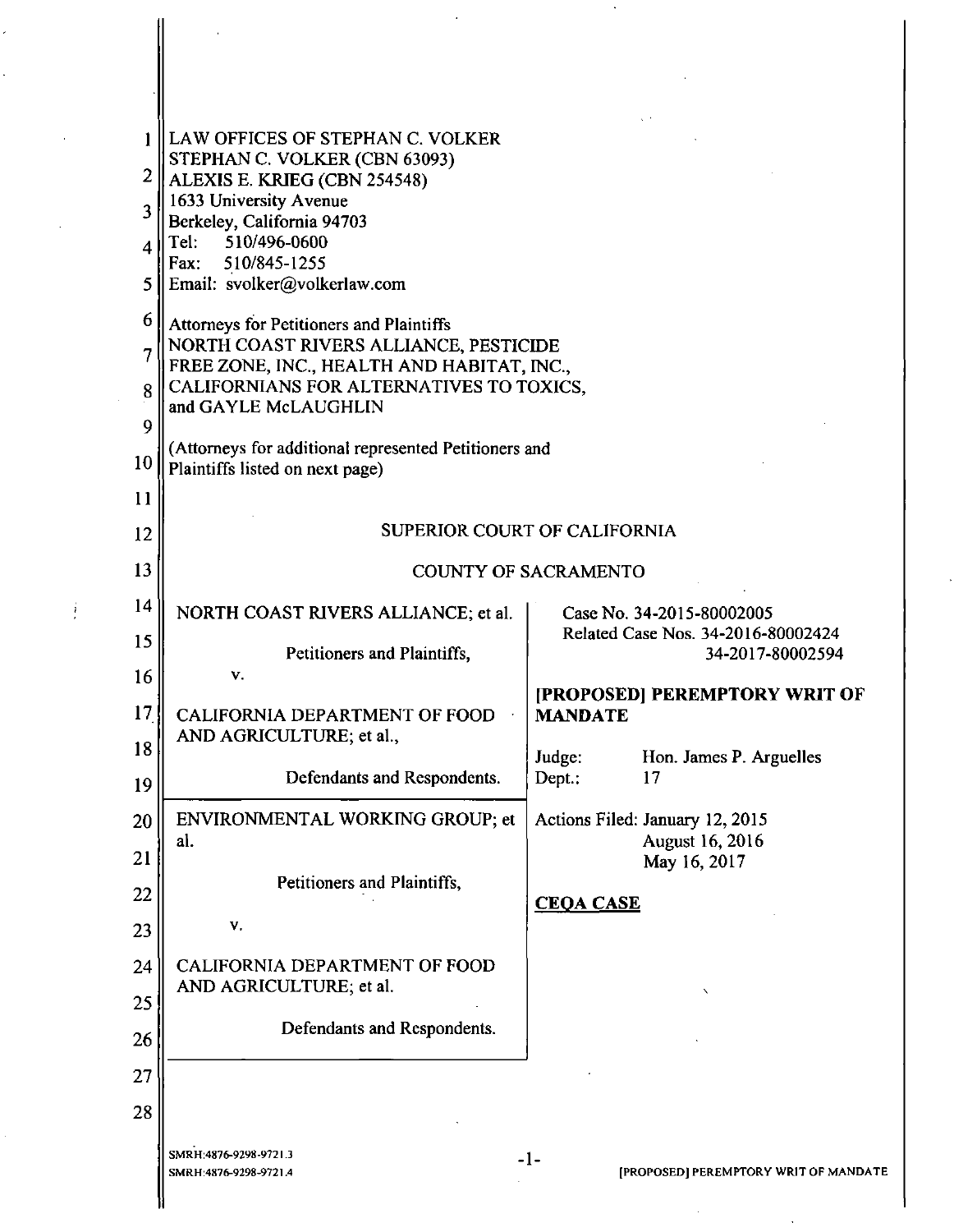| 1                       | SHEPPARD, MULLIN, RICHTER & HAMPTON LLP                                               |                    |
|-------------------------|---------------------------------------------------------------------------------------|--------------------|
| $\overline{c}$          | A Limited Liability Partnership<br><b>Including Professional Corporations</b>         |                    |
| 3                       | ARTHUR J. FRIEDMAN, Cal. Bar. No. 160867<br>ALEXANDER L. MERRITT, Cal. Bar No. 277864 |                    |
| $\overline{\mathbf{4}}$ | Four Embarcadero Center, 17th Floor                                                   |                    |
| 5                       | San Francisco, California 94111-4109<br>Telephone: (415) 434-9100                     |                    |
| 6                       | Email: afriedman@sheppardmullin.com                                                   |                    |
| 7                       | Attorneys for Petitioners and Plaintiffs                                              |                    |
| 8                       | ENVIRONMENTAL WORKING GROUP;<br>CITY OF BERKELEY; CENTER FOR FOOD                     |                    |
|                         | SAFETY; PESTICIDE ACTION NETWORK                                                      |                    |
| 9                       | NORTH AMERICA; BEYOND PESTICIDES;<br>CALIFORNIA ENVIRONMENTAL HEALTH                  |                    |
| 10                      | INITIATIVE; ENVIRONMENTAL ACTION<br><b>COMMITTEE OF WEST MARIN; SAFE</b>              |                    |
| 11                      | <b>ALTERNATIVES FOR OUR FOREST</b>                                                    |                    |
| 12                      | <b>ENVIRONMENT</b>                                                                    |                    |
| 13                      | <b>AQUA TERRA AERIS LAW GROUP</b>                                                     |                    |
| 14                      | JASON R. FLANDERS, Cal. Bar No. 238007                                                |                    |
| 15                      | 4030 Martin Luther King Jr. Way<br>Oakland, California 94609                          |                    |
| 16                      | Telephone: 916-202-3018<br>Email: jrf@atalawgroup.com                                 |                    |
| 17                      |                                                                                       |                    |
| 18                      | Attorneys for Petitioners and Plaintiffs<br>CENTER FOR BIOLOGICAL DIVERSITY;          |                    |
| 19                      | CENTER FOR ENVIRONMENTAL HEALTH;                                                      |                    |
| 20                      | CALIFORNIA ENVIRONMENTAL HEALTH<br>INITIATIVE; CALIFORNIANS FOR PESTICIDE             |                    |
| 21                      | REFORM; MOMS ADVOCATING SUSTAINABILITY                                                |                    |
| 22                      |                                                                                       |                    |
| 23                      |                                                                                       |                    |
| 24                      |                                                                                       |                    |
| 25                      |                                                                                       |                    |
| 26                      |                                                                                       |                    |
|                         |                                                                                       |                    |
| 27                      |                                                                                       |                    |
| 28                      |                                                                                       |                    |
|                         | SMRH:4876-9298-9721.4<br>-2-                                                          | [PROPOSED] PEREMPT |
|                         |                                                                                       |                    |
|                         |                                                                                       |                    |

 $\frac{1}{2}$ 

¥.

 $\epsilon$ 

 $\hat{\mathcal{A}}$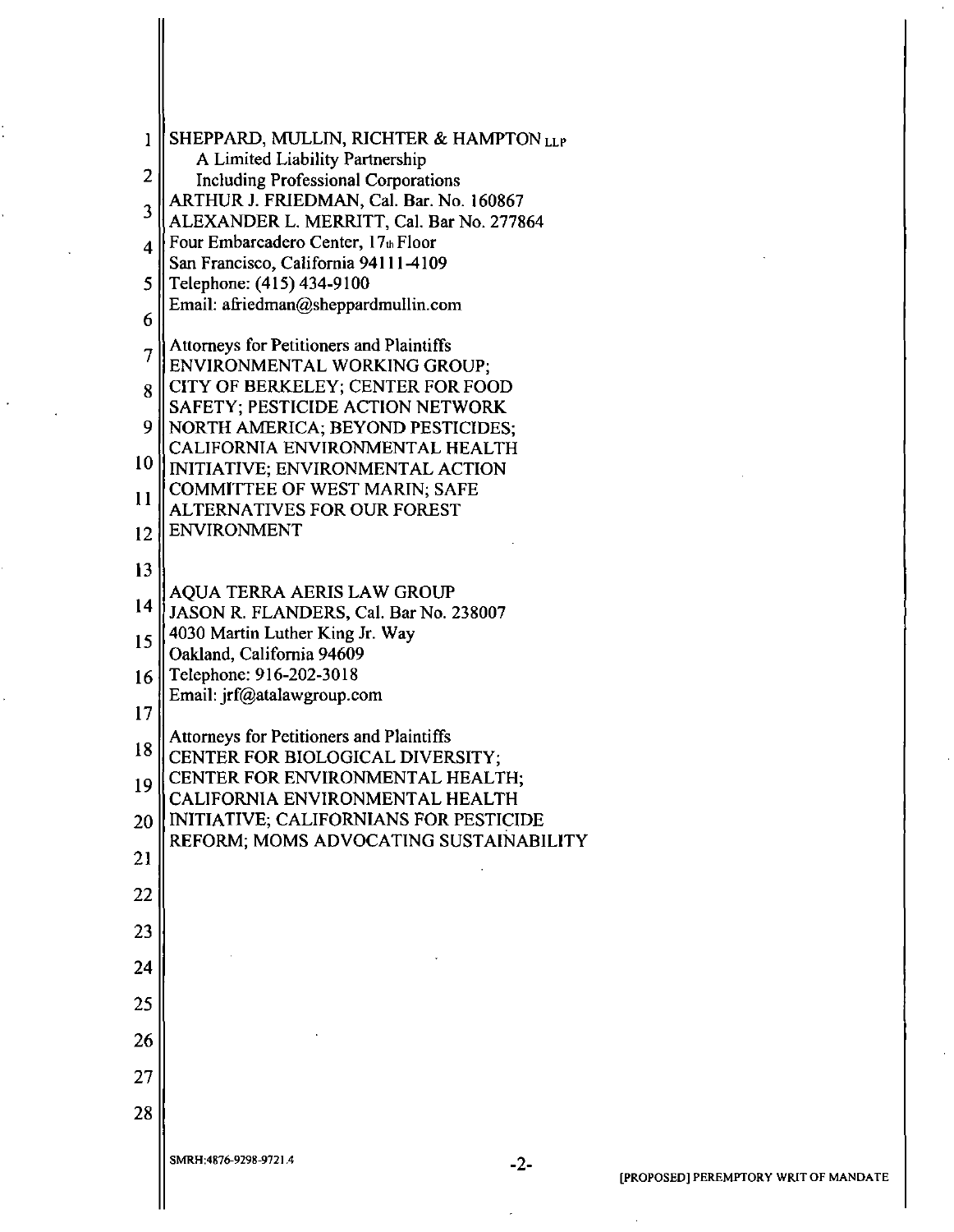|                | TO RESPONDENTS CALIFORNIA DEPARTMENT OF FOOD AND AGRICULTURE                       |  |  |  |  |  |
|----------------|------------------------------------------------------------------------------------|--|--|--|--|--|
| $\overline{2}$ | ("CDFA") AND KAREN ROSS, SECRETARY OF CDFA:                                        |  |  |  |  |  |
| 3              | JUDGMENT having been entered in this proceeding, consistent with the Court of      |  |  |  |  |  |
| 4              | Appeal's Ruling, ordering that a Peremptory Writ of Mandate issue from this Court, |  |  |  |  |  |
| 5              | YOU ARE HEREBY COMMANDED, upon receiving personal service of this Writ, to:        |  |  |  |  |  |
| 6              | <b>SET ASIDE your</b><br>1)                                                        |  |  |  |  |  |
| 7              | Approval of the Statewide Plant Pest Prevention and Management<br>(a)              |  |  |  |  |  |
| 8              | Program ("Program"); and                                                           |  |  |  |  |  |
| 9              | Certification of the Program Environmental Impact Report ("PEIR")<br>(b)           |  |  |  |  |  |
| 10             | for the Program.                                                                   |  |  |  |  |  |
| 11             | FILE an initial return in this Court within sixty (60) days of receiving<br>2)     |  |  |  |  |  |
| 12             | personal service of the Peremptory Writ of Mandate, specifying what steps you have |  |  |  |  |  |
| 13             | taken to comply with the Writ.                                                     |  |  |  |  |  |
| 14             | Pursuant to Public Resources Code section 21168.9(b), the Court RETAINS            |  |  |  |  |  |
| 15             | jurisdiction over Respondents' proceedings until the Court has determined that     |  |  |  |  |  |
| 16             | Respondents have complied with CEQA and the Court's Peremptory Writ of Mandate.    |  |  |  |  |  |
| 17             | Pursuant to Public Resources Code section 21168.9(c), the Court does not direct    |  |  |  |  |  |
| 18             | Respondents to exercise their lawful discretion in any particular way.             |  |  |  |  |  |
| 19             | DATED: MA                                                                          |  |  |  |  |  |
| 20             | <b>D. WARD</b>                                                                     |  |  |  |  |  |
| 21             | THE SUPERIOR COURT<br>ERK OF                                                       |  |  |  |  |  |
| 22             |                                                                                    |  |  |  |  |  |
| 23             |                                                                                    |  |  |  |  |  |
| 24             |                                                                                    |  |  |  |  |  |
| 25<br>26       |                                                                                    |  |  |  |  |  |
| 27             |                                                                                    |  |  |  |  |  |
| 28             |                                                                                    |  |  |  |  |  |
|                | SMRH:4876-9298-9721.4<br>$-3-$                                                     |  |  |  |  |  |
|                | [PROPOSED] PEREMPTORY WRIT OF MANDATE                                              |  |  |  |  |  |

 $\mathsf{II}$